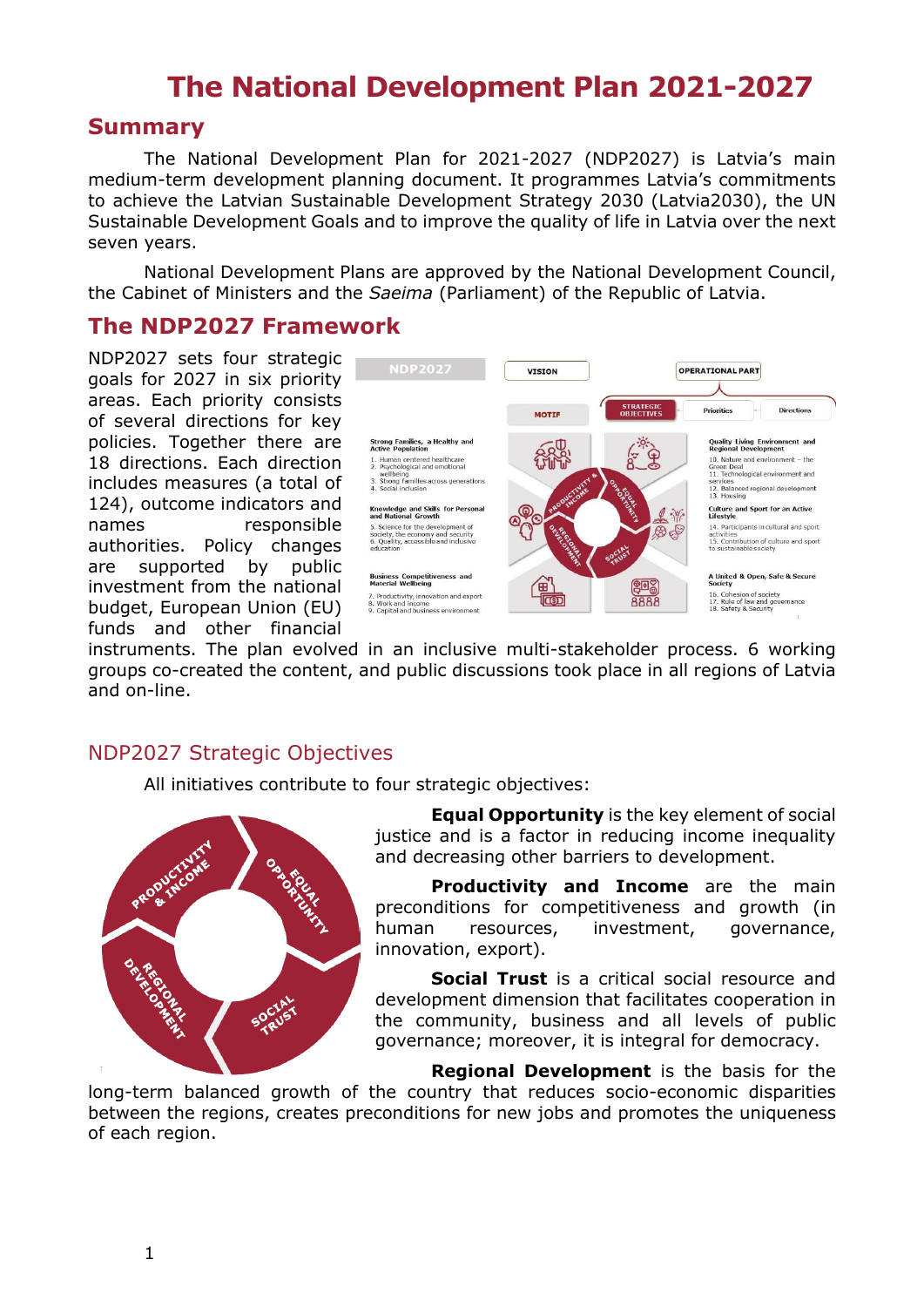# Strategic Indicators

| Nr.   | <b>Indicator</b>                                                                                                                                                                                 | Unit              | <b>Base-line Value</b><br>Year |      | <b>Target</b><br><b>Value</b><br>2024 | <b>Target</b><br>Value<br>2027 | <b>Source</b>    |
|-------|--------------------------------------------------------------------------------------------------------------------------------------------------------------------------------------------------|-------------------|--------------------------------|------|---------------------------------------|--------------------------------|------------------|
| $[1]$ | Nominal productivity per hour of<br>work (as a % of the EU-27 average)                                                                                                                           | $\%$              | 2018                           | 59,2 | 65                                    | 68                             | Eurostat         |
| [2]   | GDP per capita in purchasing power<br>parity                                                                                                                                                     | $\%$              | 2018                           | 71   | 75                                    | 80                             |                  |
| [3]   | <b>GINI</b> coefficient                                                                                                                                                                          | $\frac{0}{0}$     | 2018                           | 35,6 | 34                                    | 30                             | Eurostat         |
| [4]   | At risk of poverty rate for children                                                                                                                                                             | $\%$              | 2018                           | 17,5 | 14                                    | 10                             | Eurostat         |
| [5]   | Life satisfaction                                                                                                                                                                                | $\%$              | 2018                           | 73,6 | 77                                    | 81                             | Eurostat         |
| [6]   | Mutual trust                                                                                                                                                                                     | Scale<br>$0 - 10$ | 2015                           | 6,4  | 6,8                                   | >7                             | CSB,<br>Eurostat |
| [7]   | Regional GDP gap - ratio of<br>average GDP per capita of the four<br>planning regions with lowest GDP<br>per capita against the GDP of the<br>planning region with the highest<br>GDP per capita | $\frac{0}{0}$     | 2017                           | 47   | 52                                    | 55                             | CSB              |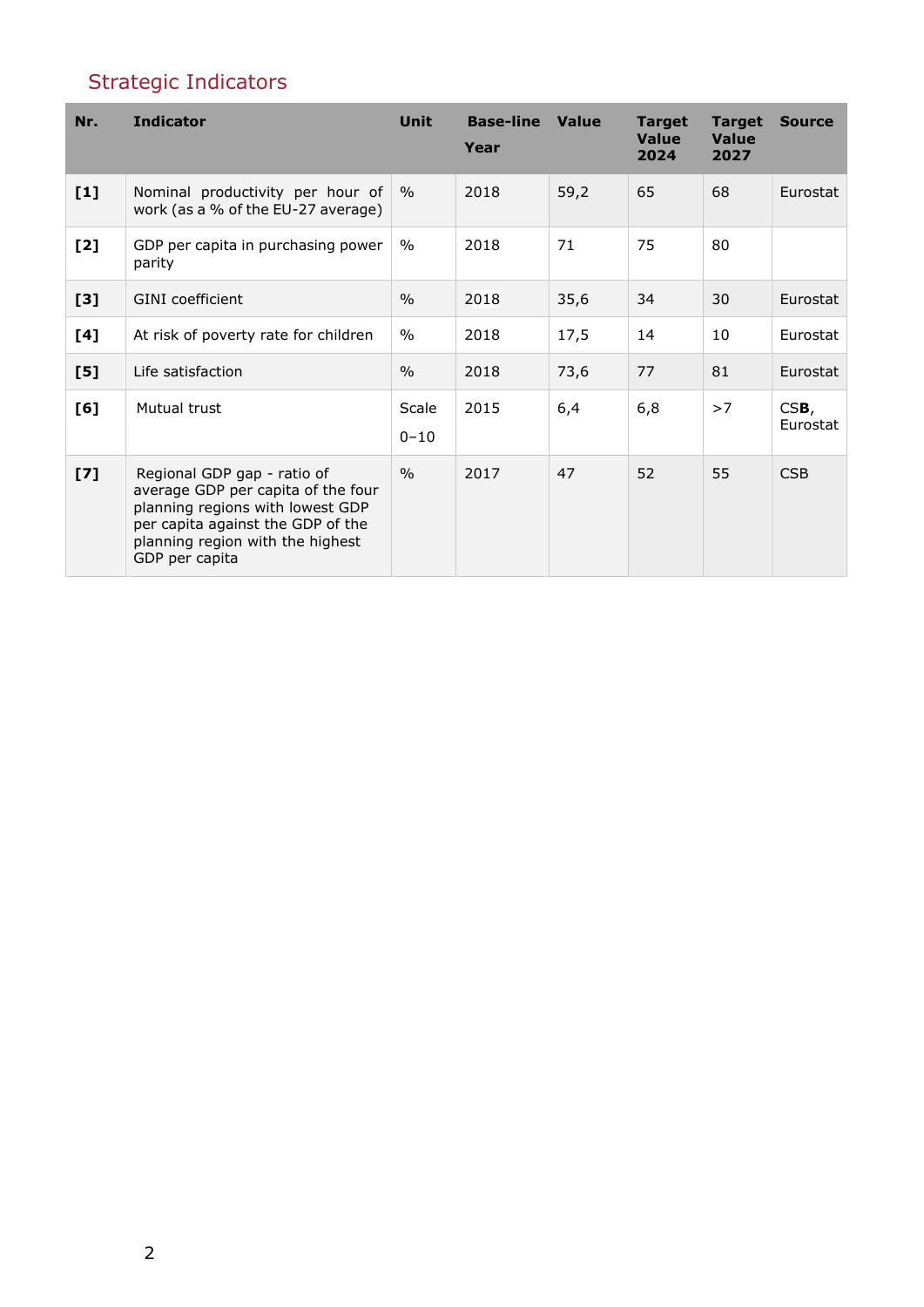

# **Priority 1: Strong Families, a Healthy and Active Population**

**Goal: Together, healthy and active people in Latvia create and maintain an inclusive society. Families are satisfied, have more children and parents are optimistic about the future.**

## Direction: Human centered healthcare

### **Goals:**

- Equal access to high-quality healthcare
- Significant improvement in the quality of healthcare
- Development of new models for the provision of health and social care services

#### **Measures:**

- Improving access to state-funded healthcare services, including medicine by ensuring both financial and geographical access
- Ensuring an optimal number of medical practitioners in state-funded healthcare by increasing salaries and providing other motivational tools
- Improving the quality and efficiency of healthcare by developing a healthcare quality management system, expanding result-based payment systems for services, strengthening the primary level of healthcare, promoting disease prevention and early diagnosis
- Development of multidisciplinary and interdisciplinary collaborative services in outpatient, inpatient and long-term care for patients with chronic diseases
- Strengthening healthcare management by digital health data and evidence-based decision-making, developing collaboration between healthcare areas

## Direction: Psychological and emotional well-being

#### **Goals:**

- Increased breadth of crisis-support
- Strengthened emotional and psychological resilience
- Mitigation of behavioral risks
- Health as a value

- Strengthening mental and emotional health through targeted prevention measures and interventions for specific groups by expanding public information and monitoring
- Supporting the improvement of parenting skills that ensure the psychological and emotional well-being of children, and reducing the probability of mental health disorders and learning disorders
- Evidence-based, effective and innovative solutions to limit the spread of addictive substances and processes
- Violence prevention and timely intervention in various crisis situations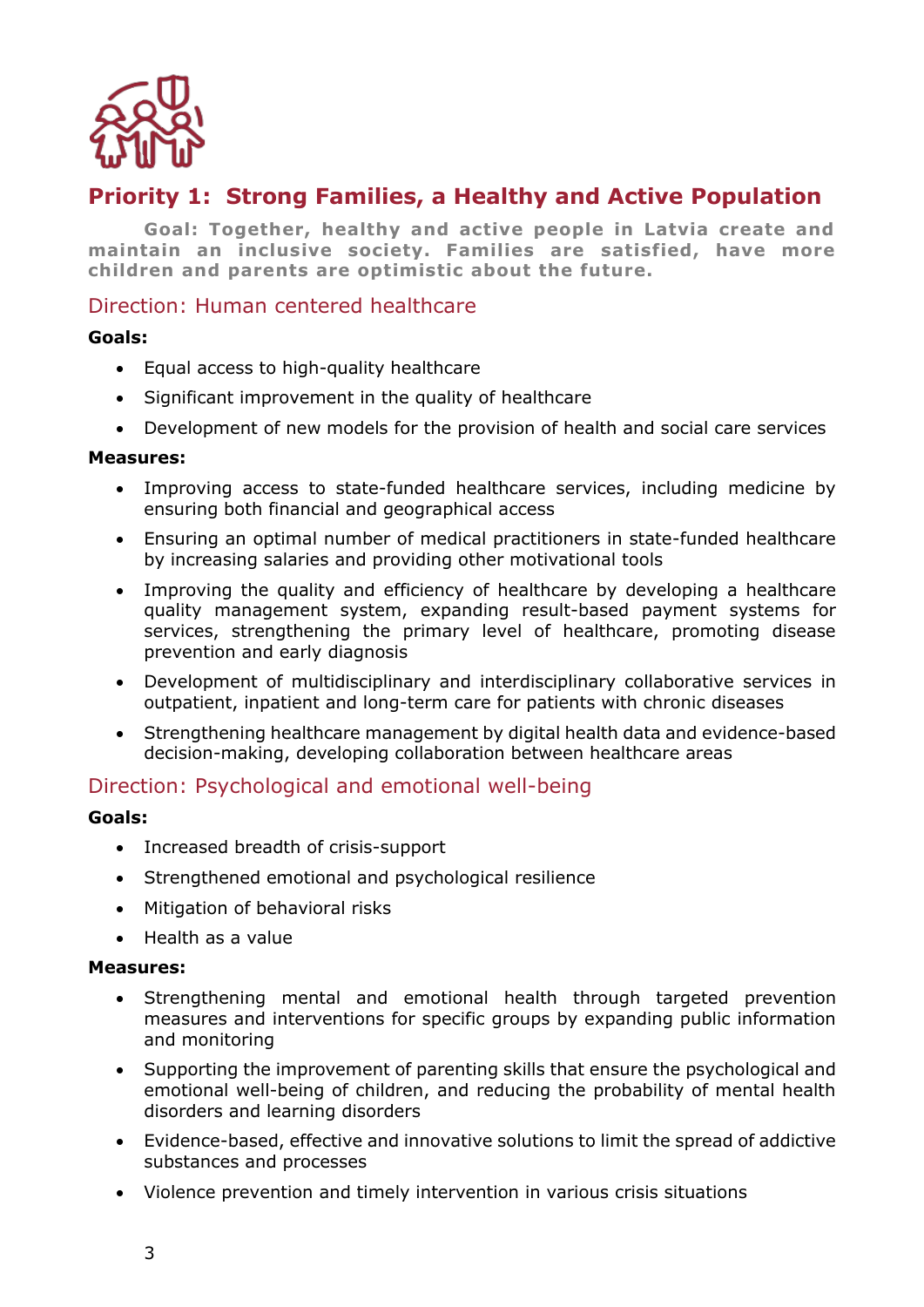- Improving psychological and emotional health by strengthening sexual and reproductive health and reducing the risk of infectious diseases
- Creating equal opportunities for children and young people with special needs by strengthening inclusive education and improving coordination between social and healthcare providers

## Direction: Strong families across generations

## **Goals:**

- Family values strengthened
- Equal opportunities for every child

### **Measures:**

- Reexamining pensions, social benefits and remuneration, improving the tax system to reduce the poverty risk in households with children
- Developing a family-friendly environment, honoring large families, strengthening the father's role in the family, educating young people and society
- Creating favorable conditions for reconciling family and work life by supporting flexible and teleworking opportunities
- Improving access to pre-school education, childcare and organized leisure activities for young children
- Promoting return migration by developing a comprehensive and uniform support system for integrating return migrants and their families throughout Latvia

# Direction: Social inclusion

### **Goals:**

- Pro-active provision of social support for those who need it
- Friendly and personalised social support

- Access to personalized social services and provision of social innovation services to priority groups, in particular, to persons with disabilities
- Development of the personnel compensation and benefit system and strengthening of professional competence
- Strengthening planning, monitoring and evaluation of social policy by improving data collection, digital data flow and compatibility for making evidence-based decisions
- Creating a family environment for children in out-of-home care, improving the protection of the rights and interests of children, improving support and services
- Reducing of poverty, material deprivation and income inequality
- Encouraging youth engagement and activity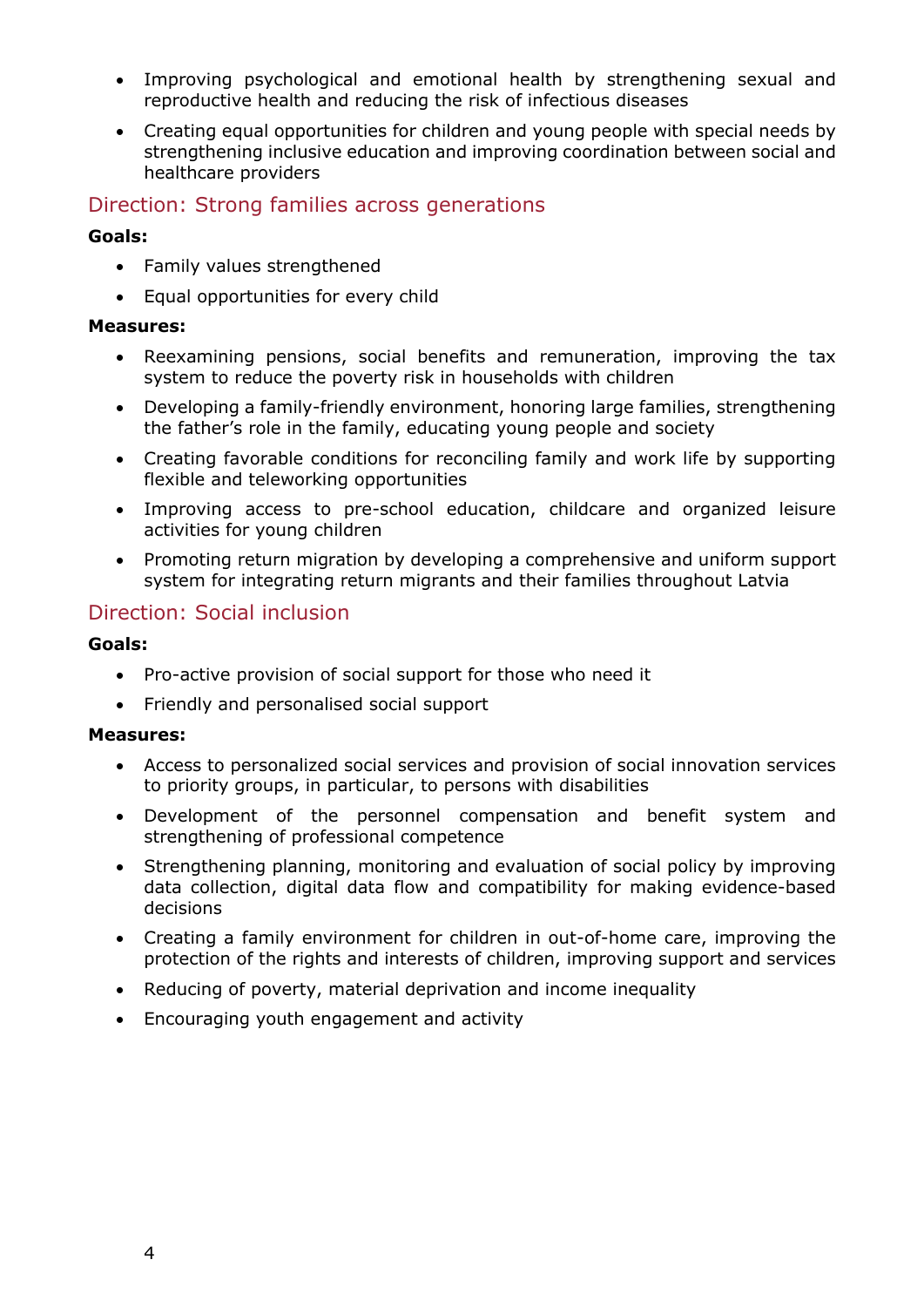

# **Priority 2: Knowledge and Skills for Personal and National Growth**

**Goal: A knowledgeable, inclusive and creative society in an efficient, innovative and productive economy.**

## Direction: Science for the development of society, the economy and security

### **Goals:**

Scientific excellence is accelerated for the development of society, the economy and security

#### **Measures:**

- Attracting the human resources in research and capacity building by significantly increasing funding for doctoral students by implementing a postdoctoral funding programme, and attracting foreign researchers
- Effective implementation of a three-pillar funding model with performance and innovation incentives in higher education and science
- Effective coordination and management of research and innovation investments by strengthening R&D management capacity and concentrating support programmes in one institution
- Strengthening the R&D capacity of state and municipal institutions and stateowned enterprises
- Strengthening scientific excellence through the development and sharing of national research infrastructure
- Transfer of knowledge created in the public sector to Latvian small enterprises, social enterprises, public organizations and creative industries

## Direction: Quality, accessible, and inclusive education

## **Goals:**

Quality education ensures the acquisition of knowledge and skills applicable in business and daily life for every inhabitant of the country

- Ensuring quality of pre-school education, improving the environment and infrastructure
- Implementation of new curricula and approaches in general education and dissemination of good practice in learning
- Training, attraction, retention and effective professional development of outstanding teachers
- Improving the quality of the education process in general education institutions
- Strengthening the universities as centers of innovation for world-class knowledge creation, transfer and smart growth
- Implementation of modern and effective higher education management practices
	- 5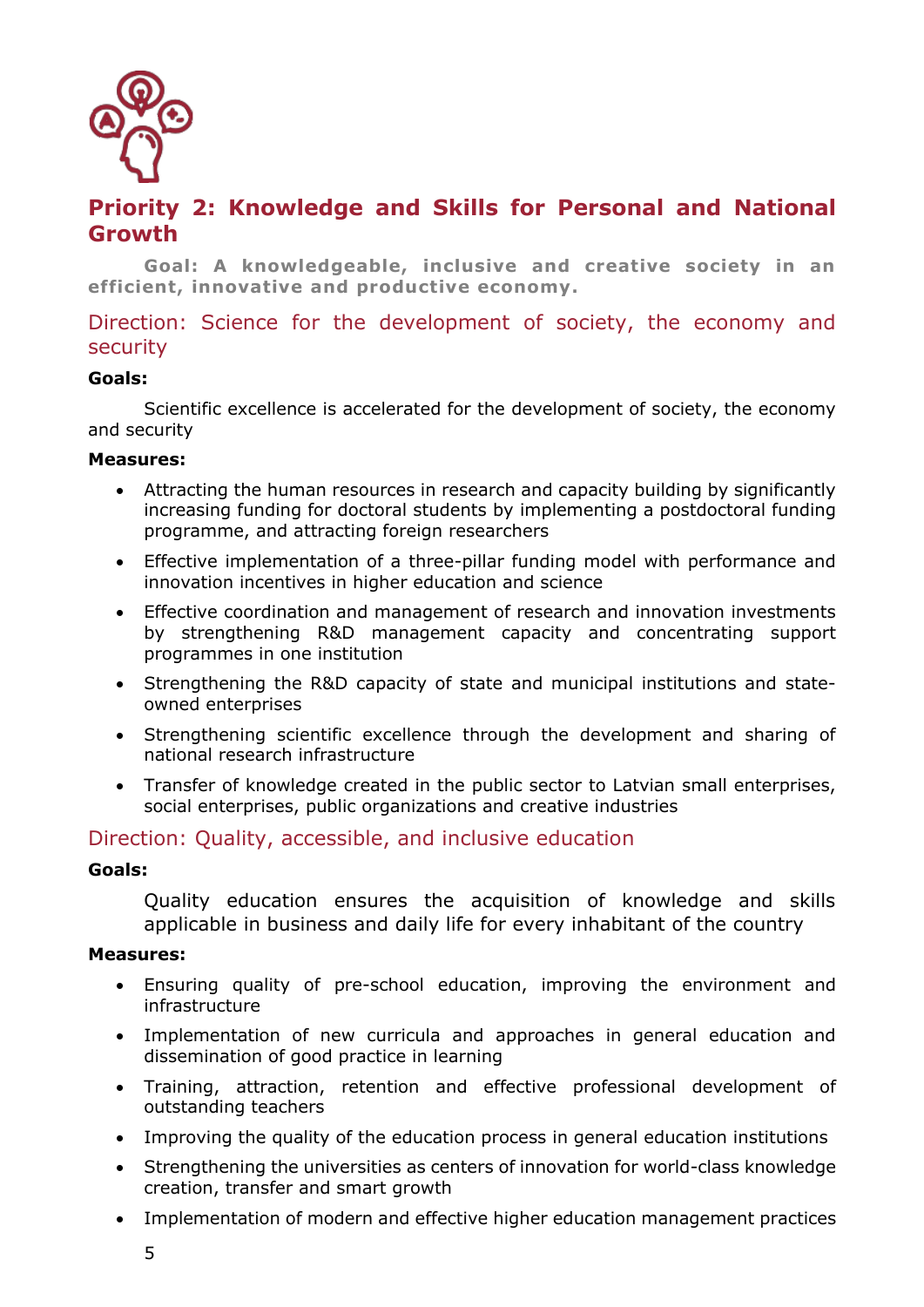- Ensuring a comprehensive assessment process of higher education quality
- Strengthening vocational education institutions as centers of sectoral excellence and innovation
- Raising the prestige and accessibility of vocational education institutions and colleges
- Development of society's digital and new technology skills
- Promoting adult interest and involvement in lifelong learning
- Prevention and intervention to reduce the risk of early school leaving
- Development and provision of individual and institutional support measures for children and young people at socio-economic and abuse risks
- Informal education opportunities for youth at risk
- Preventive and permanent measures to reduce all forms of violence in educational institutions



# **Priority 3: Business Competitiveness and Material Well-being**

**Goal: Innovation based productivity growth increases the presence of Latvian companies in the global market and the material well-being of the population.**

# Direction: Productivity, innovation and export

## **Goals:**

- Development and marketing of knowledge-intensive products and services to local and international markets
- Smart specialisation, innovation, technological development, as well as modernization and investment in human capital are the basis for productivity gains

- Promoting Smart Specialisation Strategies in five specialization areas: 1) Knowledge-intensive bio-economics; 2) Biomedicine, medical technologies, 3) Bio-pharmacy and biotechnologies; 4) Smart materials, technologies and engineering systems; 4) Smart energetics; 5) Information and communication technologies (ICT)
- Supporting national, business and scientific cooperation in the development of new products and services and in attracting human resources to the regions
- Supporting strategic innovation partnerships and the development of ecosystems
- Balancing the funding structure throughout the research and innovation cycle
- Aid for export of medium and high value-added goods and services and attracting foreign investors to knowledge and technologically intensive business in Latvia
- Support for high-tech applications in traditional industries to boost productivity
- Promoting the increased use of digital technologies in business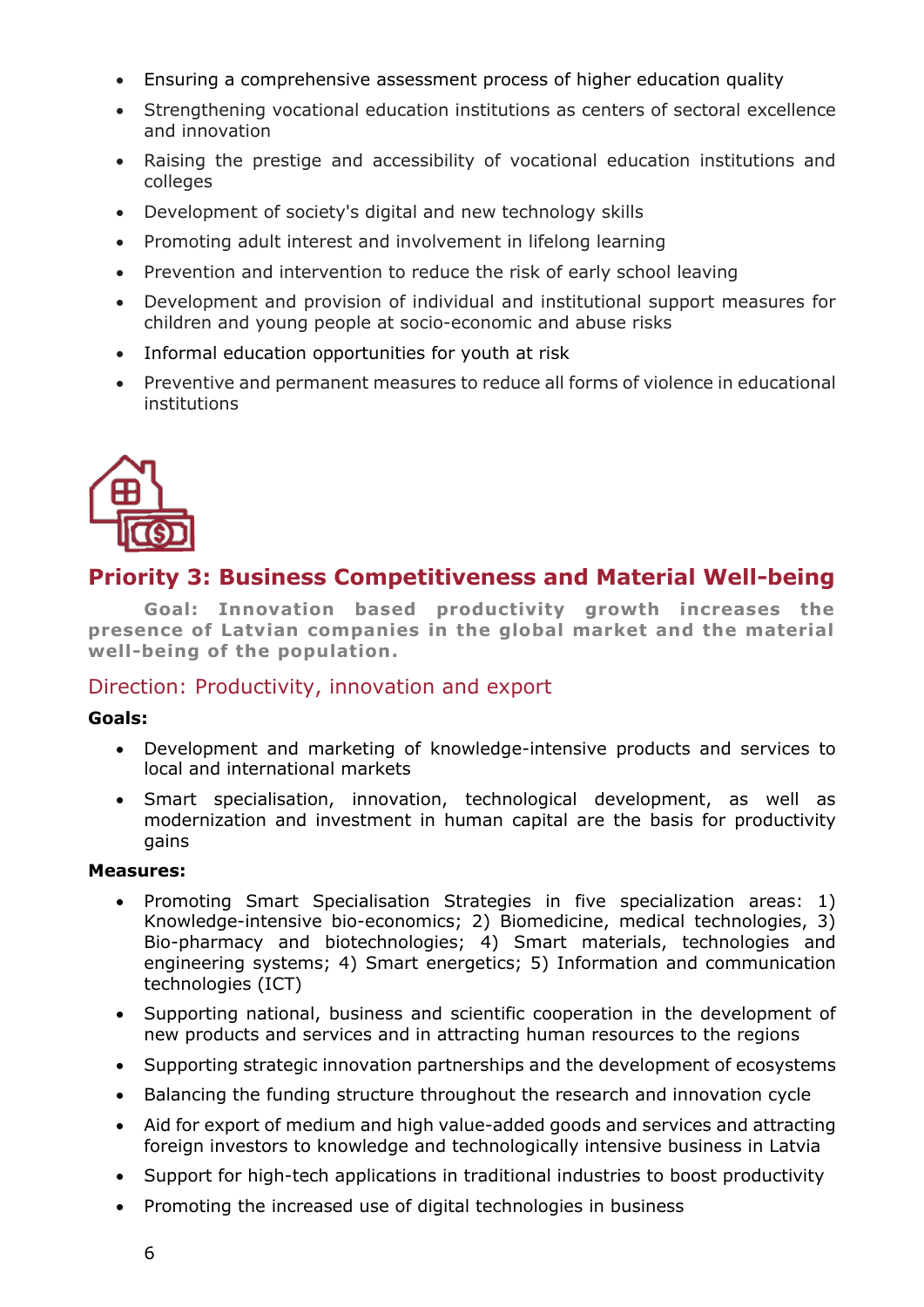# Direction: Work and income

## **Goals:**

People have the opportunity to work in high quality, modern jobs with sufficient social protection. The quality of the work environment promotes longer employability. There is an increase in financial literacy

### **Measures:**

- Labour remigration and targeted recruitment of foreign labour
- Continuing active labour market policies, supporting disadvantaged to find jobs
- Raising financial literacy of the general population
- Creating high-quality, secure jobs and promoting socially responsible entrepreneurship
- Reducing the labour tax burden for low income earners
- Adequate benefits and pensions in accordance with social security contributions

## Direction: Capital and business environment

### **Goals:**

The legal, administrative and financial environment promotes competitive business development throughout Latvia. Local and foreign capital properly identifies and takes advantage of investment opportunities

### **Measures:**

- Further development of the legal environment to support local and foreign investment
- Preventing overregulation of the business environment by assessing competitiveness in the regions
- Developing capital markets and promoting access to finance
- Promoting greater involvement of citizens in business
- Further introduction of digital solutions for the exchange of information between economic operators, national and local authorities
- Targeted opening of data at the disposal of the government



**Priority 4: Quality Living Environment and Regional Development**

**Goal: Improving the living environment for balanced regional development**

## Direction: Nature and the environment – the Green Deal

## **Goals:**

Low carbon, resource-efficient and climate-sustainable development enables Latvia to achieve national goals in climate change mitigation, energy, reduction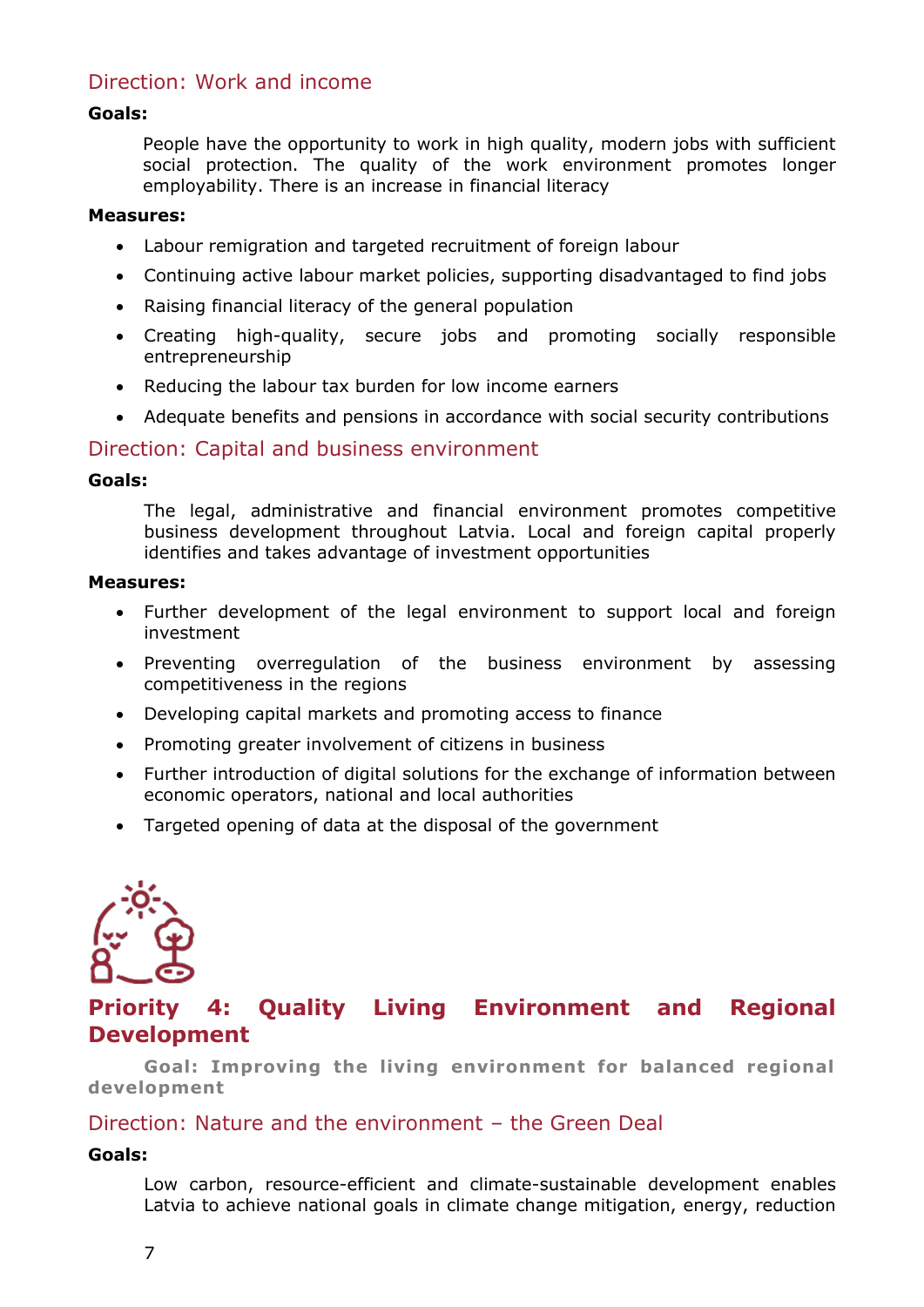of air and water pollution and in waste management that improve the environment and ensure sustainable use of natural resources. Biodiversity is preserved. Stakeholders cooperate and participate in decision-making.

#### **Measures:**

- Reducing GHG emissions through climate change mitigation and technological breakthroughs, increasing carbon sequestration
- Mitigation of climate change effects through adaptation measures, and improved materials and infrastructure for prevention and management of disaster risks
- Improving air quality, especially in large cities, through high energy efficiency, low carbon production and decarbonisation of the transport system
- Increasing the quality of water bodies and the marine environment
- Applying circular economy principles, achieving waste-free production
- Sustainable use and governance of subterranean resources
- Reducing waste generation and disposable waste, especially by improved sewage sludge treatment, recycling and recovery of biodegradable waste
- Revitalisation of historically contaminated sites
- Improving the biodiversity protection system
- Protecting habitats and species
- Management of nature protected areas, introducing species protection and nature conservation plans
- Promoting changes in behavior patterns and habits of society to promote environmental sustainability

## Direction: Technological environment and services

#### **Goals:**

An integrated, sustainable transport system provides quality mobility opportunities for people and freight throughout the country and ensures both local and international accessibility, using the railway as the backbone of public transport. Broadband electronic communications infrastructure is compliant with EU connectivity objectives.

The public administration goes digital, with an integrated and open ecosystem that is user oriented and creates value. Affordable, innovative and energy efficient energy supply solutions are available for greater self-sufficiency and distributed energy production.

- Establishment of a multimodal public transport network with the railway system as its "backbone"
- Improving international competitiveness and connectivity through Rail Baltica, Riga International Airport and increasing Riga's role in multimodal transport.
- Improving the transport system to encourage the use of bicycles and other environmentally friendly vehicles using RES.
- Improving the broadband electronic communications network by developing "middle mile" and "last mile" infrastructure and broadband mapping.
- Mainstreaming the "go digital first" principle for user-oriented, open public services
- ICT infrastructure optimisation for public administration and municipalities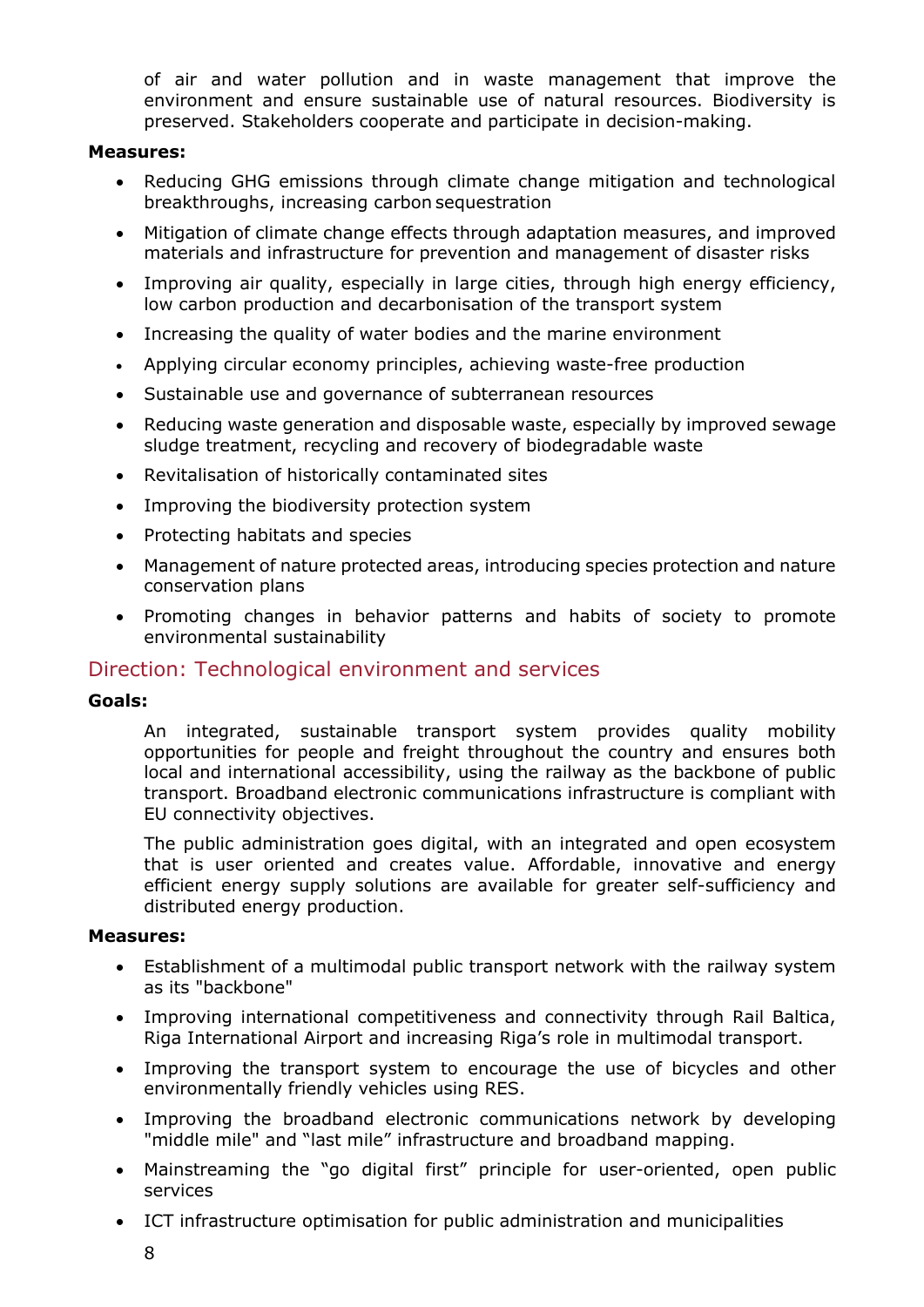- Increasing physical and digital accessibility to national and municipal physical and digital infrastructure
- Synchronisation of the Baltic States' electricity grids, creation of a unified market for natural gas, increasing household renewable energy production and energy efficiency

# Direction: Balanced regional development

## **Goals:**

Increasing the potential of the regions of Latvia and reducing economic disparities by strengthening their competitiveness and providing region-specific solutions to encourage settling and development of the living environment.

## **Measures:**

- Creation of public infrastructure to encourage entrepreneurship based on the regional specialisation
- Establishment of a coordinated support system for attracting investment and supporting business in the regions, including the establishment of a regional development fund
- Improving the capacity of stakeholders involved in spatial development
- Promoting local mobility through improved infrastructure and micro-mobility solutions
- Improving public services in line with population dynamics
- Deployment of indirect and back-office functions of national level public authorities outside the Riga region

## Direction: Housing

## **Goals:**

Housing is available to all households in Latvia. By 2050, housing meets high standards in energy efficiency, construction, safety and amenities. The legal framework encourages private and public investment in housing.

- Renovating and increasing the number of social housing units and creating an instrument to provide housing support for low-income persons
- Promoting the availability of affordable sustainable housing (also by addressing market failures), primarily in new economically viable areas.
- Improving housing availability for disadvantaged persons by developing a mechanism to provide financial support
- Developing a grant mechanism for purchase or construction of family housing, with support contingent on the number of children
- Improving housing quality through energy efficiency and real estate management
- Improving the rental housing market by establishing an effective regulatory framework, improving taxes and fees, and updating the regulation on management, ownership and construction
- Simplifying the construction procedures for uniform residential construction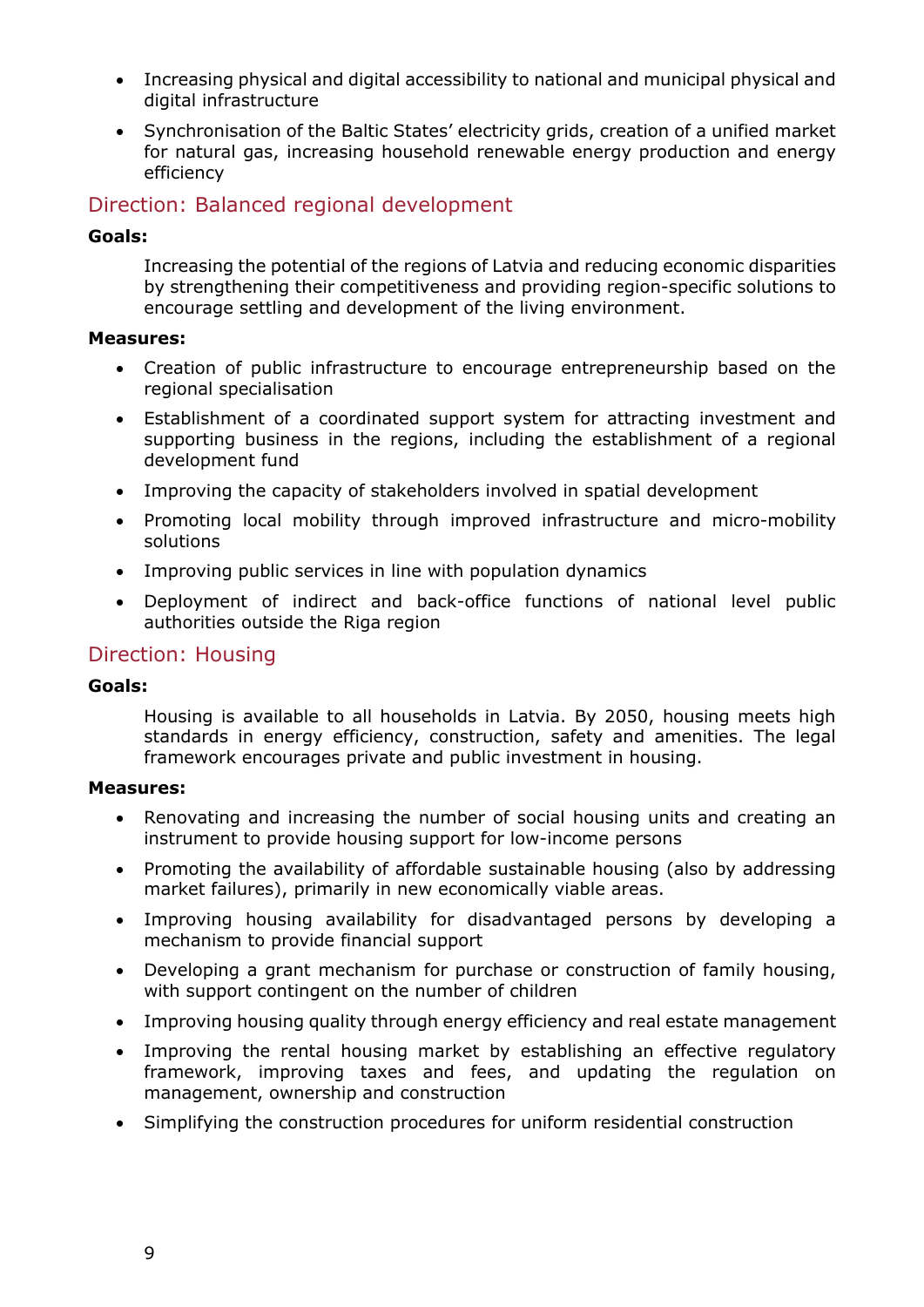

# **Priority 5: Culture and Sport for an Active Lifestyle**

**Goal: A wide range of cultural and sport opportunities are available to all. Culture and sport contribute to the development of talent and international recognition.**

## Direction: Public participation in culture and sport activities

## **Goals:**

Participation in cultural and physical activities are available to all, improving the quality of life

### **Measures:**

- Engaging the public, especially less active persons, in a wide range of non-formal, cultural, sport and physical activities
- Educating and informing the public about opportunities in these areas, including through library services
- Coordinated use of cultural and sports infrastructure, development of active recreation
- Preserving and sharing cultural heritage, sports traditions and values with future generations, including through ICT
- Provision of leisure activities under the management of professional educators and trainers

## Direction: Contribution of culture and sport to a sustainable society

#### **Goals:**

Culture and sport promote the economic growth and social development of Latvia.

- Mapping cultural and sports services and infrastructure, and the establishment of a regional coordination system to effectively use and invest in infrastructure
- The development of a coordinated financing system for culture and sports, support for sport in higher education institutions and improved financing of international sporting events
- The development of a remuneration system for artists and improving financial support instruments for professional artistic creativity
- Support for small businesses and non-governmental organisations in the fields of culture, active recreation and the creative industries
- Increasing the attractiveness of Latvia's cultural and sports events abroad
- Discovery, support and retaining of young talent in culture and sports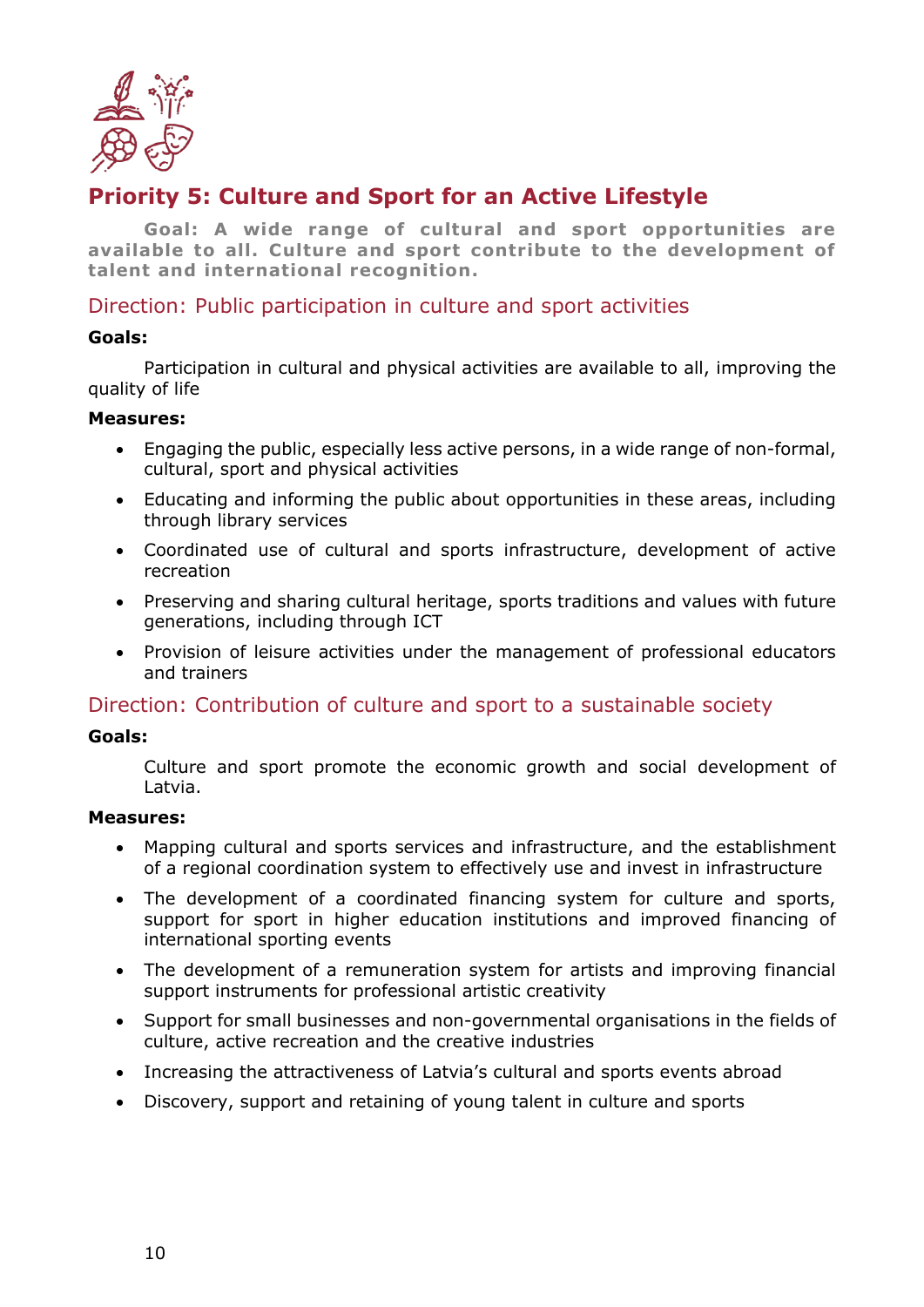

# **Priority 6: A United & Open, Safe and Secure Society**

**Goal: People support each other contribute to the development of the country due to an increase in the sense of belonging, social trust, and because the state is just and has good governance. Society and professionals cooperate in ensuring safety and security in the country and in addressing global challenges.**

## Direction: Cohesion of society

### **Goals:**

People take care of each other, actively create and participate in social activities and see the diversity of society as a valuable resource. The Latvian language is increasingly used and media literacy has improved.

#### **Measures:**

- Strengthening the sense of national identity
- Increasing skills and opportunities for social networking and civic engagement, especially for youth and for participation in NGOs
- Improving intergroup and intercultural communication skills, reducing discrimination
- Increasing the use of Latvian in daily communication
- Improving media literacy and accessibility of Latvian media

## Direction: Rule of Law and Governance

#### **Goals:**

Citizens together with public authorities create a better society and governance. Public governance has become more open, efficient and effective, leading to increased satisfaction with services and trust in public administration and the rule of law.

- Strengthening an understanding of the rule of law and democracy, including by protecting human rights in this era of technological change and ensuring civic education
- Increasing the use of alternative forms of dispute settlement, including mediation
- Strengthening the principles of open governance, including by providing opportunities for people to participate in policy making and achieving a balanced representation of public groups in government decision making
- Smart and efficient governance, focusing on needs based, proactive services through evidence-based solutions and coordinated action
- Improving the efficiency of the justice system by strengthening cooperation between law enforcement authorities, simplifying legal processes, innovate pretrial investigation institutions, courts and out-of-court dispute settlement bodies, creating a system to support and protect the vulnerable and victims
- Improving the system for the protection of the rights of the child, including improving cooperation between the involved institutions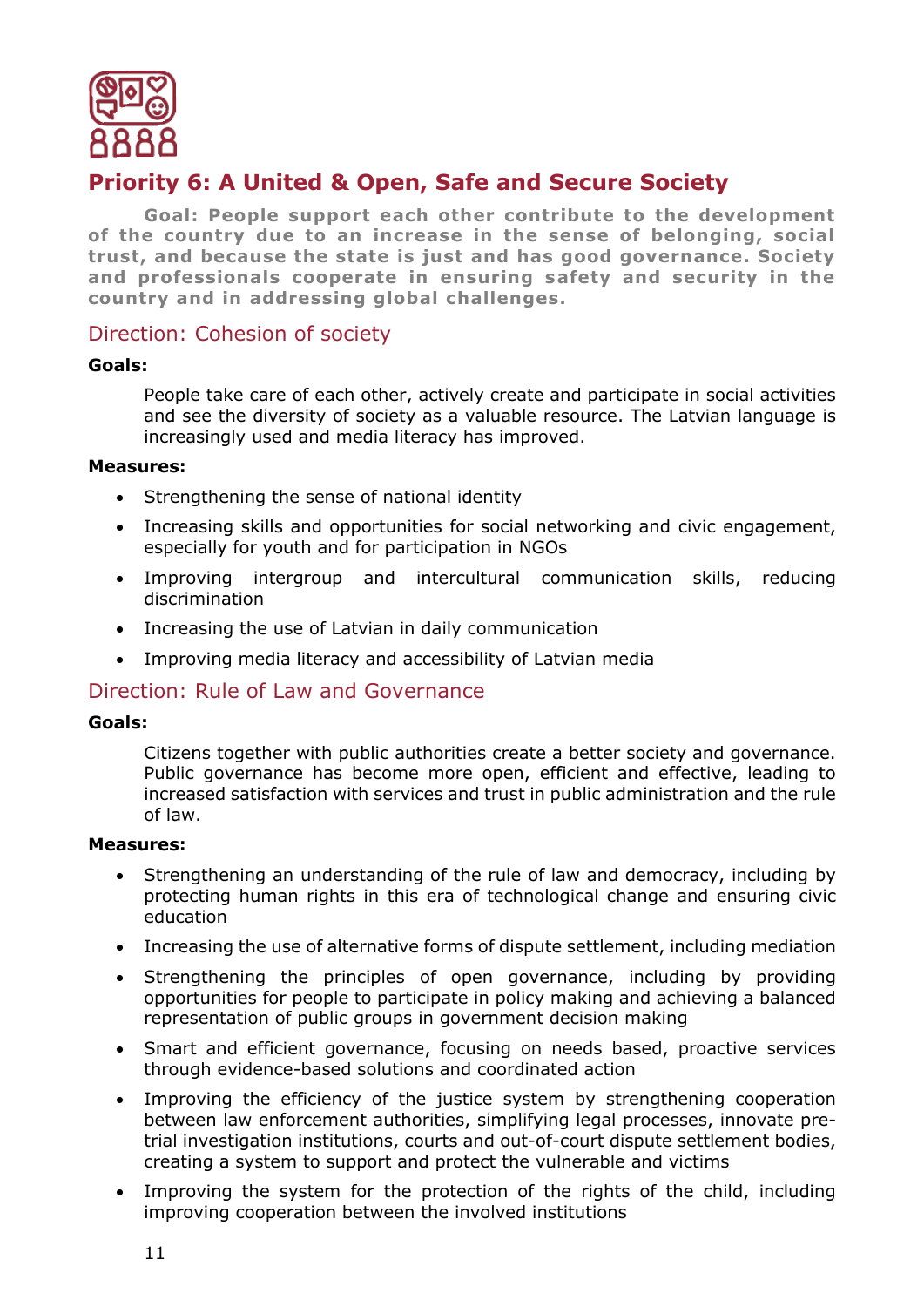# Direction: Safety & Security

### **Goals:**

People rely on public services that protect their safety and security. People prevent risks and cooperate with responsible authorities and helping each other in emergencies. The state maintains a safe environment, including in the social media space, and raises awareness on risk prevention and mitigation. Public safety and law enforcement are ensured by professionals. National defense is comprehensive, based on partnership between the people and public authorities, as well as on the readiness of the community to overcome any threat. Latvia is a safe place for people and business.

- Strengthening the capacity of people to deal with emergencies
- Strengthening the response capabilities of public safety and law enforcement authorities, coordinated action of government and local government in the event of threats, and the maintenance of the infrastructure and capacity of law enforcement, security and border control services
- Prevention of domestic violence, gender-related violence and harassment by improving protection systems and penal mechanisms, coordinated action by stakeholders and monitoring mechanisms
- Effective reintegration of ex convicts into society, by improving programmes, increasing staff, providing adequate infrastructure and strengthening the role of municipalities and NGOs